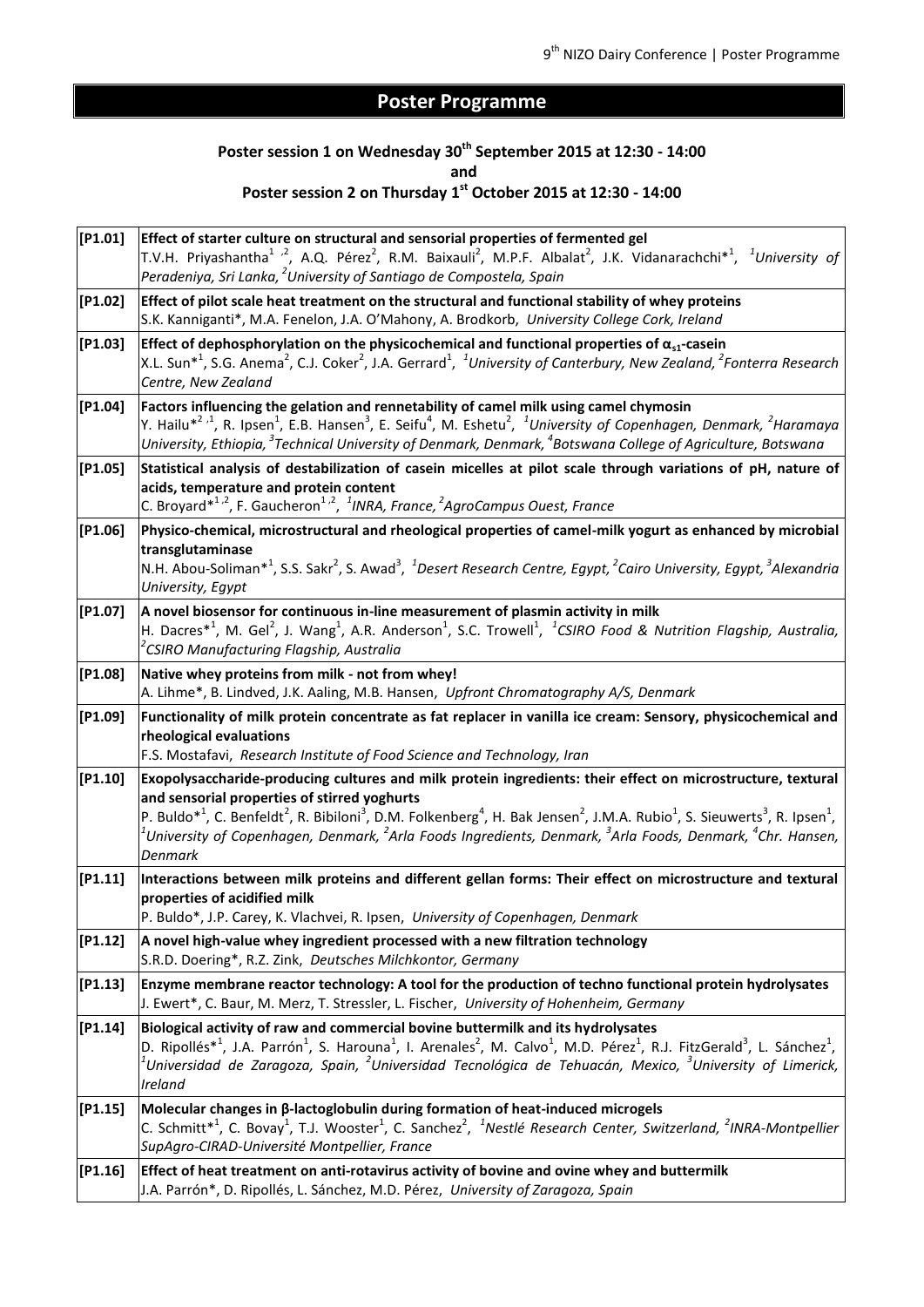| [P1.17] | Novel whey protein isolate nanocarriers for oral micronutrient delivery<br>S. Mathurin-Charles <sup>1</sup> , P.A. Owanaro <sup>1</sup> , S. Farnaud <sup>1</sup> , D. Renshaw <sup>2</sup> , S. Somavarapu <sup>3</sup> , M.G. Zariwala* <sup>1,2</sup> , <sup>1</sup> University<br>of Bedfordshire, UK, $^2$ University of Westminster, UK, $^3$ UCL School of Pharmacy, UK                                                                                                                                                                                             |
|---------|----------------------------------------------------------------------------------------------------------------------------------------------------------------------------------------------------------------------------------------------------------------------------------------------------------------------------------------------------------------------------------------------------------------------------------------------------------------------------------------------------------------------------------------------------------------------------|
| [P1.18] | Micro-structuring whey protein concentrate in a tubular heat exchanger: The effect of temperature and<br>shear upon technological properties of whey<br>F. Kerche Paes da Silva*, M. Weterings, M. Beyrer, University of Applied Sciences Western Switzerland,<br>Switzerland                                                                                                                                                                                                                                                                                              |
| [P1.19] | Red-green alarming method to determine adulterated milk powder<br>A.M. Pustjens <sup>*1</sup> , A.M. Wijtten <sup>1</sup> , I.C.J. Silvis <sup>1</sup> , G. Polder <sup>2</sup> , M. Alewijn <sup>1</sup> , S.M. van Ruth <sup>1</sup> , <sup>1</sup> RIKILT - Institute of Food<br>Safety, The Netherlands, $^2$ Greenhouse Horticulture, The Netherlands                                                                                                                                                                                                                 |
| [P1.20] | Investigation of properties of casein micelles depleted in beta casein by atomic force microscopy performed<br>in liquid environment<br>A. Bahri $*^1$ , M. Martin <sup>2</sup> , C. Gergely <sup>2</sup> , M. Pugnière <sup>3</sup> , S. Marchesseau <sup>1</sup> , D. Chevalier-Lucia <sup>1</sup> , <sup>1</sup> Université de<br>Montpellier, France, <sup>2</sup> Université de Montpellier, France, <sup>3</sup> IRCM-CRLC Val d'Aurelle, France                                                                                                                     |
| [P1.21] | Effect of temperature and pH variations on the viscoelastic moduli of fully coagulated cheese curd<br>H. Shima* <sup>1</sup> , M. Tanimoto <sup>1</sup> , N. Kobayashi <sup>1</sup> , K. Nakamura <sup>1</sup> , K. Sato <sup>2</sup> , <sup>1</sup> University of Yamanashi, Japan, <sup>2</sup> Hokkaito<br>Bunkyo University, Japan                                                                                                                                                                                                                                     |
| [P1.22] | Bio-active peptides in low-fat Cheddar cheese<br>F. Ciocia*, D. O'Driscoll, P.L.H. McSweeney, University College Cork, Ireland                                                                                                                                                                                                                                                                                                                                                                                                                                             |
| [P1.23] | A new bovine chymosin giving improved texture and flavor of cheese<br>M. Tabeling <sup>*1</sup> , B. Folkertsma <sup>1</sup> , B. Savage <sup>2</sup> , P. Dekker <sup>1</sup> , <sup>1</sup> DSM Biotechnology Centre, The Netherlands, <sup>2</sup> DSM<br>Food Specialties, The Netherlands                                                                                                                                                                                                                                                                             |
| [P1.24] | The heat stability of milk<br>M.J. Lewis, University of Reading, UK                                                                                                                                                                                                                                                                                                                                                                                                                                                                                                        |
| [P1.25] | Microstructure and rheological properties of camel milk during acid gelation: A comparative study with cow<br>milk<br>A. Zouari <sup>2</sup> , M. Soula <sup>1</sup> , D. Chevalier-Lucia <sup>1</sup> , M.A. Ayadi <sup>2</sup> , S. Marchesseau* <sup>1</sup> , L. Picart-Palmade <sup>1</sup> , <sup>1</sup> Université de<br>Montpellier, France, <sup>2</sup> Laboratoire Valorisation, Tunisia                                                                                                                                                                       |
| [P1.26] | Thermal stability of deamidated whey proteins<br>I.C. Vilalva*, A. Imbert, T. Huppertz, NIZO food research, The Netherlands                                                                                                                                                                                                                                                                                                                                                                                                                                                |
| [P1.27] | Factors influencing the enzymatic deamidation of whey proteins<br>I.C. Vilalva*, T. Hogendoorn, T. Huppertz, NIZO food research, The Netherlands                                                                                                                                                                                                                                                                                                                                                                                                                           |
| [P1.28] | Effects of milk protein isolate on the properties of cheddar cheese during ripening<br>S. Ikegami* <sup>1</sup> <sup>2</sup> , F. Ciocia <sup>2</sup> , D. Waldron <sup>2</sup> , P.L.H. McSweeney <sup>2</sup> , <sup>1</sup> Morinaga Milk Industry Co., Ltd., Japan,<br><sup>2</sup> University College Cork, Ireland                                                                                                                                                                                                                                                   |
| [P1.29] | Comparison of the acidification activities of commercial starter cultures on camel and cow milk<br>T. Berhe <sup>*1</sup> , R. Ipsen <sup>2</sup> , E. Seifu <sup>3</sup> , M.Y. Kurtu <sup>1</sup> , M. Eshetu <sup>1</sup> , E.B. Hansen <sup>1</sup> , <sup>1</sup> Haramaya University, Ethiopia,<br>$^2$ University of Copenhagen, Denmark, $^3$ Botswana College of Agriculture, Botswana, $^4$ Technical University of $\overline{ }$<br>Denmark, Denmark                                                                                                           |
| [P1.30] | Stability of Swedish ultra-high temperature treated milk during storage at different temperatures<br>M.A. Karlsson <sup>*1</sup> , A. Sternesjö Lundh <sup>1</sup> , M. Langton <sup>1</sup> , F. Innings <sup>2</sup> , J. Lindau <sup>2</sup> , B. Malmgren <sup>2</sup> , B. Svensson <sup>2</sup> , E.<br>Gruffman <sup>3</sup> , K. Hallin-Saedén <sup>3</sup> , M. Wikström <sup>3</sup> , <sup>1</sup> Swedish University of Agricultural Sciences, Sweden, <sup>2</sup> Tetra Pak<br>Processing Systems AB, Sweden, <sup>3</sup> Norrmejerier Ek. Förening, Sweden |
| [P1.31] | Control of pH improves the rennet coagulation properties of heated skim milk<br>S. Ikegami $*^{1,2}$ , F. Ciocia <sup>2</sup> , P.F. Fox <sup>2</sup> , P.L.H. McSweeney <sup>2</sup> , <sup>1</sup> Morinaga Milk Industry Co., Ltd., Japan, <sup>2</sup> University<br>College Cork, Ireland                                                                                                                                                                                                                                                                             |
| [P1.32] | The effect of moisture content and ethylenediamine tetraacetic acid addition on the textural and<br>rheological properties of Gouda-type cheese during ripening<br>L.N. McAuliffe <sup>*1</sup> , J.J. Sheehan <sup>2</sup> , D.S. Waldron <sup>1</sup> , P.L.H. McSweeney <sup>1</sup> , <sup>1</sup> University College Cork, Ireland, <sup>2</sup> Teagasc,<br>Moorepark, Ireland                                                                                                                                                                                       |
| [P1.33] | The manufacture of liposome encapsulated ethylenediamine tetraacetic acid and their incorporation into a<br>miniature Gouda-type cheese                                                                                                                                                                                                                                                                                                                                                                                                                                    |
|         | L.N. McAuliffe <sup>*1</sup> , K.N. Kilcawley <sup>2</sup> , J.J. Sheehan <sup>2</sup> , P.L.H. McSweeney <sup>1</sup> , <sup>1</sup> University College Cork, Ireland, <sup>2</sup> Teagasc,<br>Moorepark, Ireland                                                                                                                                                                                                                                                                                                                                                        |
| [P1.34] | Multi-criteria assessment of infant formulas quality with fluorescence-based AMALTHEYS analyzer                                                                                                                                                                                                                                                                                                                                                                                                                                                                            |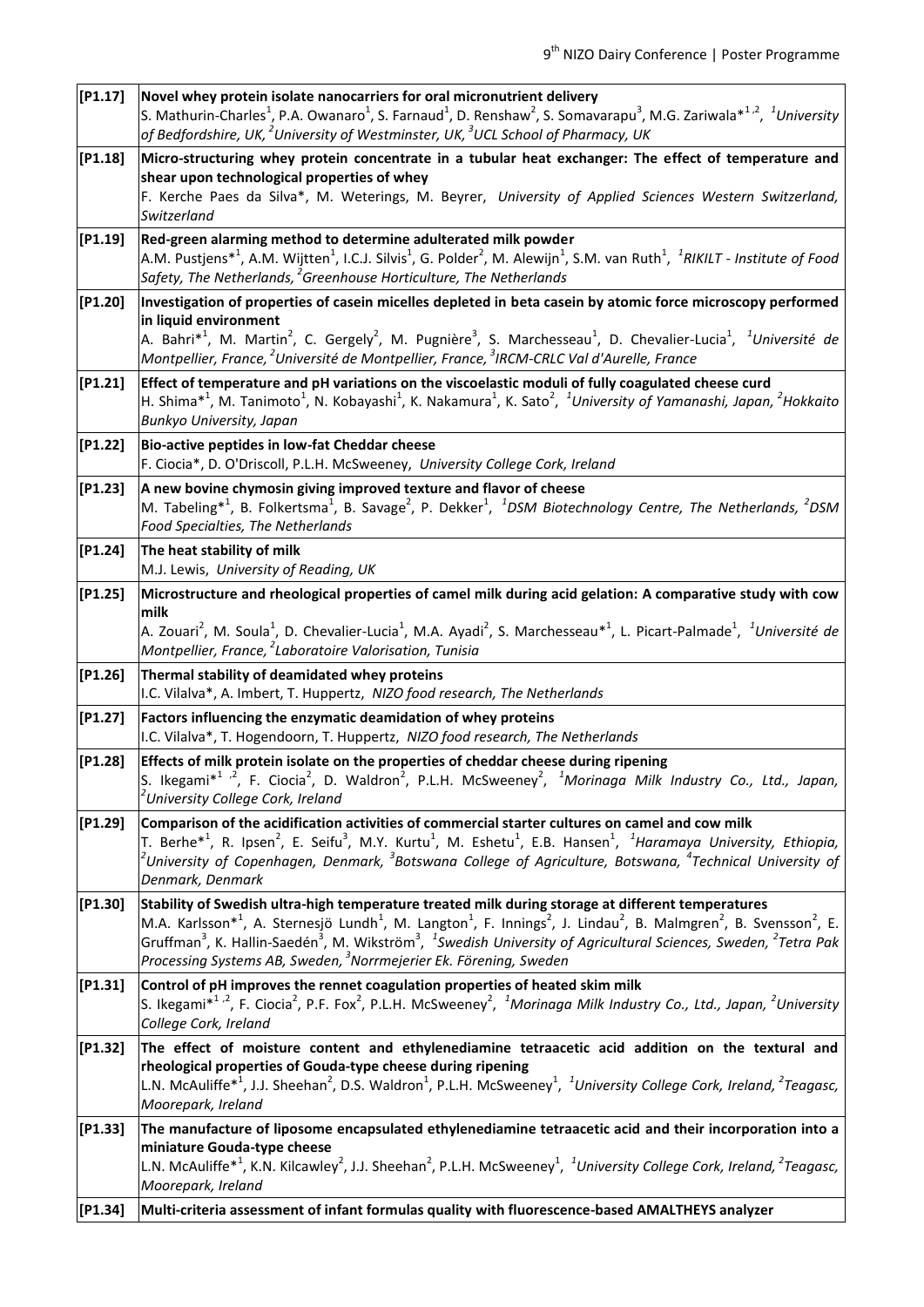|            | P. Lacotte, A. Acharid, F. Allouche, A. Liogier de Sereys, A. Coutouly*, I. Biroulez-Aragon, Spectralys<br>Innovation, France                                                                                                                                                                                                                       |
|------------|-----------------------------------------------------------------------------------------------------------------------------------------------------------------------------------------------------------------------------------------------------------------------------------------------------------------------------------------------------|
| $[$ P1.35] | Effect of tailored protein interactions as influenced by ionic environment and solvent quality on Rheological<br>properties of acid gels<br>H. Patel* <sup>1</sup> , H. Meletharayil <sup>1</sup> , T. Huppertz <sup>1</sup> , <sup>1</sup> South Dakota State University, USA, <sup>2</sup> NIZO Food Research, The<br>Netherlands                 |
| $[$ P1.36] | Effects of non-micellar to micellar casein ratio on soluble phase protein interactions and texture of acid gels<br>H. Patel*, H. Meletharayil, South Dakota State University, USA                                                                                                                                                                   |
| [P1.37]    | Characterization of dairy powder flow properties by FT4 powder Rheometer<br>S-S. Wong*, J.J. Tan, Y.H. Chia, Abbott Nutrition Research and Development, Singapore                                                                                                                                                                                   |
| $[$ P1.38] | Effect of controlled hydrodynamic cavitation on yogurt making properties of skim milk<br>H. Patel* <sup>1</sup> , H. Dahiya <sup>1</sup> , T. Huppertz <sup>1,2</sup> , <sup>1</sup> South Dakota State University, USA, <sup>2</sup> NIZO Food Research, The<br>Netherlands                                                                        |
| [P1.39]    | Investigation of the interaction of vitamin D with beta casein by fluorescence spectroscopy and surface<br>plasmon resonance<br>A. Bahri* <sup>1</sup> , M. Pugnière <sup>2</sup> , D. Chevalier-Lucia <sup>1</sup> , S. Marchesseau <sup>1</sup> , <sup>1</sup> Université de Montpelier, France, <sup>2</sup> IRCM-CRLC,<br>France                |
| [P1.40]    | Milk fat globule membrane structure and its impact upon xanthine enzymatic activity and oxidation<br>reduction potential in model emulsion system<br>Z. Haddadian* <sup>1,2</sup> , A. Carne <sup>1</sup> , D.W. Everett <sup>1,2</sup> , <sup>1</sup> University of Otago, New Zealand, <sup>2</sup> Massey University, New<br>Zealand             |
| [P1.41]    | Fabrication and characterization of casein micro-particles for functional substance<br>Y.Z. Zhuang*, U.K. Kulozik, R.G. Gebhardt, Technische Universität München, Germany                                                                                                                                                                           |
| $[P1.42]$  | Effects of calcium chelating salts on the functionality of milk protein concentrate<br>N.A. McCarthy*, K. Thapa, L. Mao, P.M. Kelly, M.A. Fenelon, Teagasc Food Research Centre, Moorepark,<br>Fermoy, Co. Cork, Ireland, Ireland                                                                                                                   |
| [P1.43]    | Structuring whey and alginate based micro- and nanoparticles for delayed proteolytic digestibility in vitro<br>O.E. Mäkinen*, R. Ipsen, University of Copenhagen, Denmark                                                                                                                                                                           |
| [P1.44]    | Effect of heating processes on whey protein denaturation - Revisited using LC-QTOF-MS<br>M. Akkerman <sup>1</sup> , V.M. Rauh <sup>2</sup> , M. Christensen <sup>2</sup> , L.B. Johansen <sup>2</sup> , M. Hammershøj <sup>1</sup> , L.B. Larsen <sup>*1</sup> , <sup>1</sup> Aarhus<br>University, Denmark, <sup>2</sup> Arla Foods, Denmark       |
| $[$ P1.45] | Effects of salts on the rehydration behaviors of Milk Protein Concentrate (MPC)<br>L. Mao*, M. Boiani, N.A. McCarthy, M.A. Fenelon, P.M. Kelly, Teagasc Food Research Centre, Ireland                                                                                                                                                               |
| [P1.46]    | Source of milk fat globule membrane affects xanthine oxidase activity and oxidation reduction potential in<br>model emulsion systems<br>Z. Haddadian* <sup>1,2</sup> , G.T. Eyres <sup>1</sup> , A. Carne <sup>1</sup> , D.W. Everett <sup>1,2</sup> , <sup>1</sup> University of Otago, New Zealand, <sup>2</sup> Riddet institute,<br>New Zealand |
| $[P1.47]$  | Use of front-face fluorescence spectroscopy for analysing the effects of heat treatment on rehydrated skim<br>milk powder<br>L. Henihan <sup>*1,2</sup> , D.J. O Callaghan <sup>1</sup> , C.P. O Donnell <sup>2</sup> , <sup>1</sup> Teagasc Food Research Centre, Ireland, <sup>2</sup> UCD, Ireland                                               |
| $[$ P1.48] | Characterization of mixed soluble agregates of pea globulins and beta-lactogolbulin<br>M.L. Chihi*, N. Sok, J.L. Mession, R. Saurel, Agrosup Dijon PAPC, France                                                                                                                                                                                     |
| [P1.49]    | Surface activity and bile acid sequestration of dairy protein-derived peptides and their plastein aggregates<br>A. Mohan, C. Udenigwe*, Dalhousie University, Canada                                                                                                                                                                                |
| [P1.50]    | Stickiness of bioactive peptide-containing casein hydrolysate coatings<br>N.E. Noren*, S.D. Arntfield, University of Manitoba, Canada                                                                                                                                                                                                               |
| $[$ P1.51] | Structural and immunogenic characterization of differently organized bovine beta-lactoglobulin aggregates<br>I.C. Verhoek <sup>1</sup> , G. Teodorowicz <sup>2</sup> , H. Wichers <sup>2</sup> , K. Broersen <sup>*1</sup> , <sup>1</sup> University of Twente, The Netherlands,<br><sup>2</sup> Wageningen University, The Netherlands             |
| [P1.52]    | Improved heat stability of whey protein isolate and WPI-stabilised emulsions by conjugation with Low<br><b>Methoxyl Pectin</b><br>A.D. Setiowati*, P. Van der Meeren, Ghent University, Belgium                                                                                                                                                     |
| $[$ P1.53] | In silico modelling of digestion<br>G. van Aken, NIZO Food Research, The Netherlands                                                                                                                                                                                                                                                                |